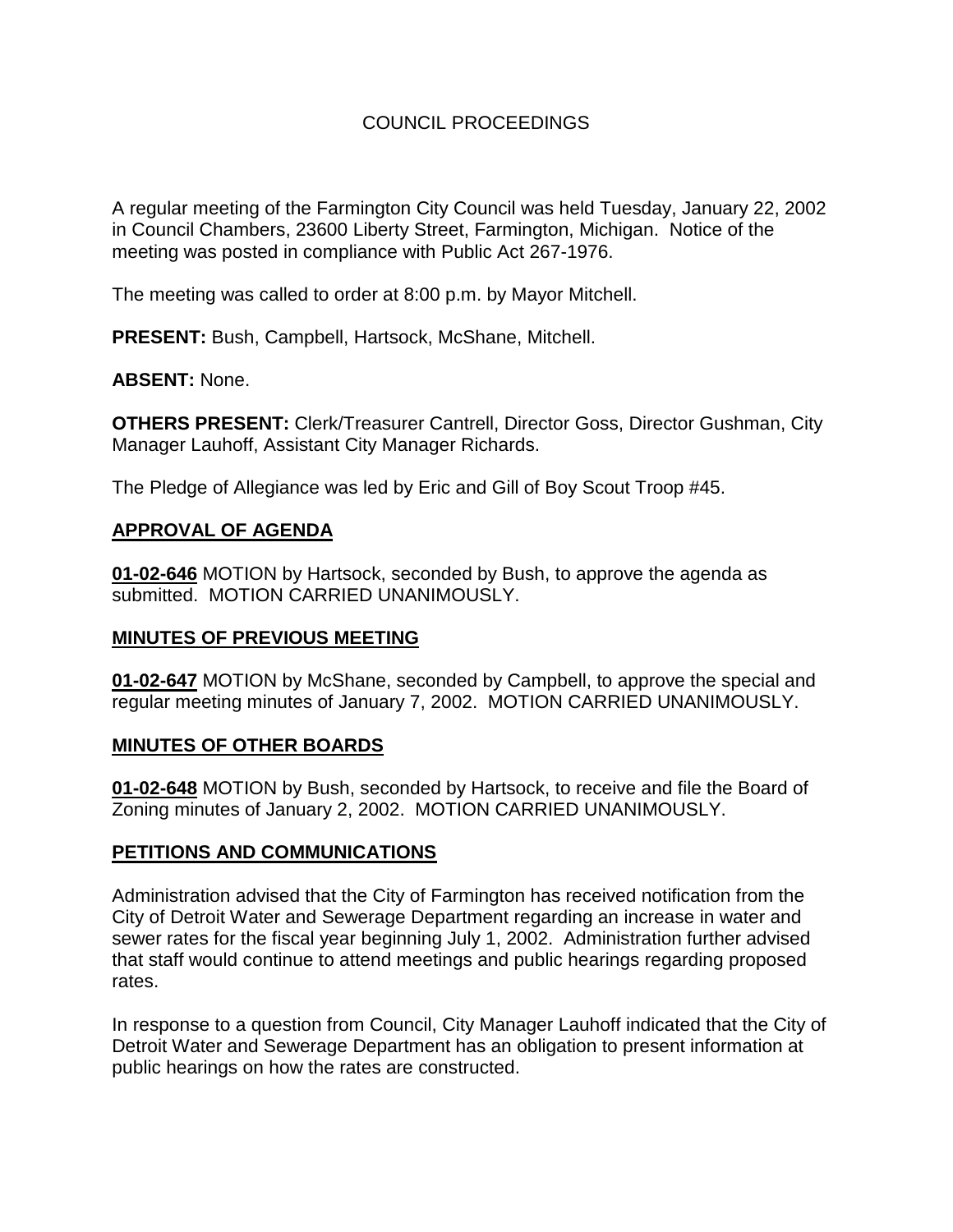## COUNCIL PROCEEDINGS -2- January 22, 2002

## **PRESENTATION: Jill Dunphy, Director, Oakland Community College Foundation and William Furtaw, Director of Emergency Services Training, CREST (Combined Regional Emergency Services Training).**

Ms. Jill Dunphy was present to discuss CREST (Combined Regional Emergency Services Training), a simulated "city" for police, fire and EMS training built on 22 acres of land on the Auburn Hills campus of Oakland Community College with the purpose to train public and private emergency response personnel in realistic settings. Ms. Dunphy also requested Council's endorsement for this project.

In response to a question from Council, Ms. Dunphy stated that a fee would be charged to municipalities using the facility, however, a fee structure has not yet been developed.

Ms. Dunphy responded to an additional question by stating that municipalities will have priority over private agencies, however, difference in pricing is yet to be determined. She also stated the goal for CREST is to be self-sustaining.

In response to a question from Council, Director Goss stated that the training staff from CREST could not respond to a city emergency because they themselves are employees of other cities.

**01-02-649** MOTION by McShane, seconded by Bush, to support the development and implementation of the CREST (Combined Regional Emergency Services Training) Center on the Auburn Hills Campus of Oakland Community College and encourage financial support for this project. MOTION CARRIED UNANIMOUSLY.

# **BOARDS AND COMMISSIONS**

## **CONSIDERATION OF REAPPOINTMENTS TO BOARDS AND COMMISSIONS.**

**01-02-650** MOTION by Campbell, seconded by Hartsock, to reappoint Robert Allen, Michael Kish and Kenneth Wallace to the Construction Board of Appeals to 2-year terms, expiring February 2004; and to the Downtown Development Authority appoint Craig Grace, Linda Trzcinski and Mark Ziegler to 4-year terms, expiring February 2006. MOTION CARRIED UNANIMOUSLY.

## **MISCELLANEOUS**

## **PUBLIC COMMENT.**

Ms. Dunphy, Director, Oakland Community College Foundation, responded to questions regarding CREST from the Boy Scouts of Troop #45.